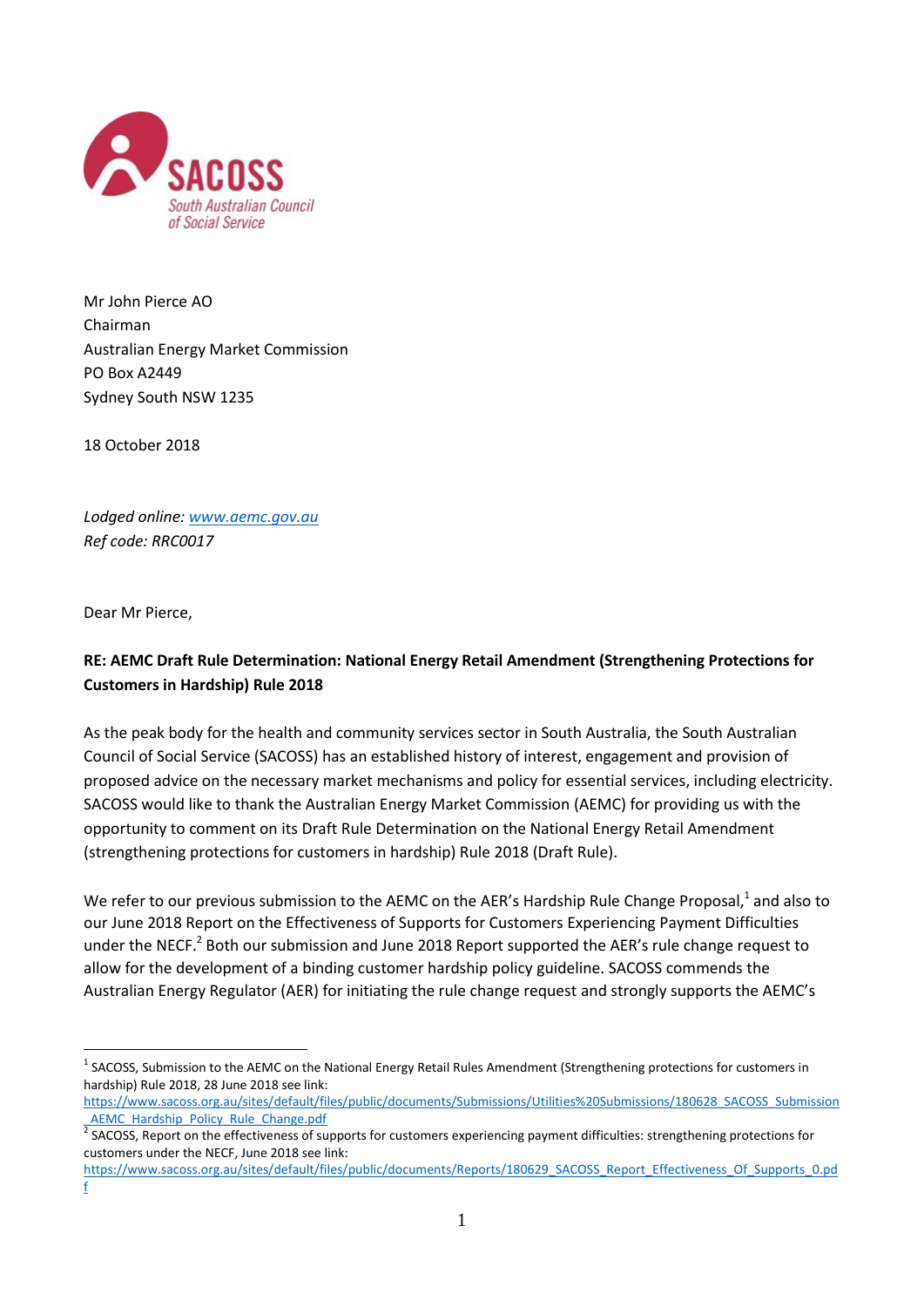Draft Rule Determination and more preferable Draft Rule. We believe the Draft Rule proposed by the AEMC more completely addresses the issues identified by the AER, than the AER's proposed Draft Rule.

Whilst we strongly support the AEMC's Draft Rule Determination, we believe more work is needed to ensure retailers are complying with their consumer protection obligations under the *National Energy Retail Law*  (South Australia) Act 2011<sup>3</sup> (Retail Law) and the *National Energy Retail Rules Version 14*<sup>4</sup> (Retail Rules) to all small customers, not just hardship customers.<sup>5</sup> We acknowledge addressing this issue is beyond the scope of the AEMC's Draft Rule Determination, and we welcome the AEMC's forthcoming review into how retailers support the broader group of customers experiencing payment difficulties, and how those obligations operate with hardship obligations.

## **Assessment of the Draft Rule**

SACOSS commends the AEMC on its Draft Rule Determination and strongly supports the AEMC's analysis of the following issues considered in the development of the Draft Rule:

- the rationale for the rule change
- the proposed approach
- hardship indicators
- the costs and benefits of the rule change
- enforceability and civil penalty provisions
- transitional arrangements.

SACOSS particularly supports the making of a more preferable rule to give effect to the (our emphasis): $<sup>6</sup>$ </sup>

- **minimum requirements** set out in section 44 of the National Energy Retail Law (the Retail Law)
- **purpose** of the hardship policies outlined in section 43 of the Retail Law
- **principles** the AER must apply when approving hardship policies as set out in section 45 of the Retail Law.

As SACOSS has previously submitted, we believe both retailers and customers will benefit not only from hardship policies containing consistent and clearly articulated statements of the minimum requirements, but will also greatly benefit from clear statements outlining the *purpose* of the hardship policy, and the *principles* with which the policy must align under the Law.<sup>7</sup> The evidence points to a failure amongst retailers to properly appreciate and comply with their consumer protection obligations at law. SACOSS considers a greater understanding of the purpose and principles underlying those obligations will result in improved compliance by retailers and more meaningful outcomes for consumers. In addition, educating and informing consumers about their rights to support, and the principles underpinning those rights, is expected to lead to greater customer awareness and empowerment. SACOSS further submits that clearly articulating the purpose and principles within the customer hardship policy guideline will also assist the AER with exercising its approval powers in accordance with its obligations under section 45 of the Retail Law. SACOSS therefore

<u>.</u>

 $3$  See National Energy Retail Law (South Australia) Act 2011 at

[https://www.legislation.sa.gov.au/LZ/C/A/NATIONAL%20ENERGY%20RETAIL%20LAW%20\(SOUTH%20AUSTRALIA\)%20ACT%202011.a](https://www.legislation.sa.gov.au/LZ/C/A/NATIONAL%20ENERGY%20RETAIL%20LAW%20(SOUTH%20AUSTRALIA)%20ACT%202011.aspx)

[spx](https://www.legislation.sa.gov.au/LZ/C/A/NATIONAL%20ENERGY%20RETAIL%20LAW%20(SOUTH%20AUSTRALIA)%20ACT%202011.aspx) 4 See National Energy Retail Rules Version 14 at[: https://www.aemc.gov.au/regulation/energy-rules/national-energy-retail](https://www.aemc.gov.au/regulation/energy-rules/national-energy-retail-rules/current)[rules/current](https://www.aemc.gov.au/regulation/energy-rules/national-energy-retail-rules/current)

<sup>&</sup>lt;sup>5</sup> Note section 205 of the Retail Law which requires the AER to perform its regulatory powers in a manner that is 'compatible with the development and application of **protections for small customers**, including **(but not limited to)** protections relating to hardship customers'.

<sup>&</sup>lt;sup>6</sup> AEMC, Draft Rule Determination: National Energy Retail Amendment (strengthening protections for customers in hardship) Rule 2018, 6 September 2018, p.i

 $7$  SACOSS, Submission to the AEMC, 28 June 2018, pp. 8-10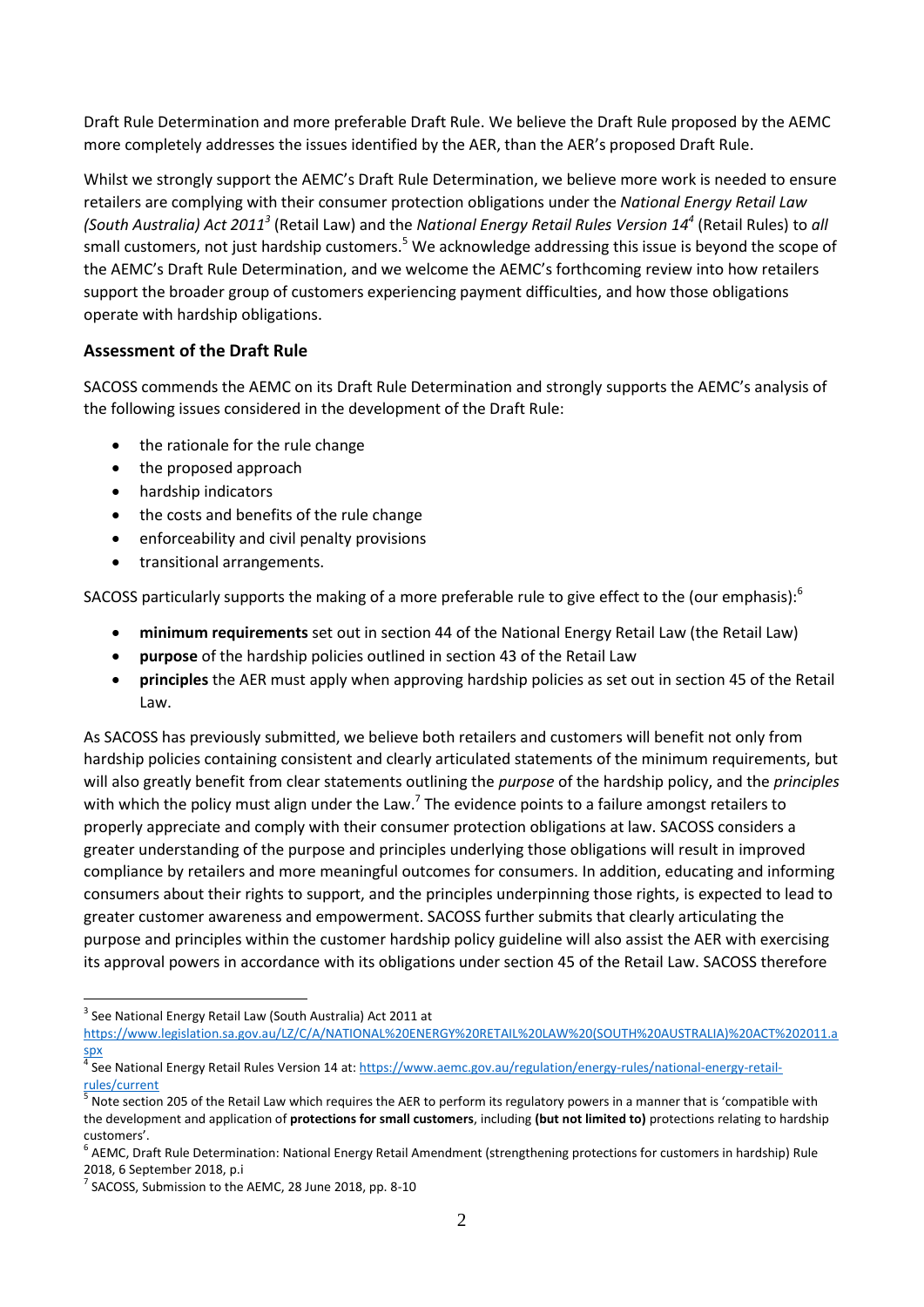strongly supports the AEMC's Draft Rule Determination to include standardised statements to 'provide guidance to customers on their rights, and retailer obligations, with respect to Part 2, Division 6 of the Law', as contained within Draft Rule 75A(1)(2)(b)(ii).

SACOSS also strongly supports the timeframes under the Draft Rule and the AEMC's recommended law change to the COAG Energy Council to 'require that a retailer must have an approved policy in place before it can receive retailer authorisation'.<sup>8</sup> The AER must be provided with appropriate powers to ensure the timely and consistent implementation of retailers' hardship policies.

SACOSS has further comment in relation to the scope of the Draft Rule and the AEMC's discussion of the definition of 'hardship', outlined below.

## **Scope of Draft Rule 75A**

In relation to the scope of the Draft Rule, SACOSS suggests the AEMC consider amending Draft Rule 75A(2)(b)(ii) to include '**and Part 2, Division7**' after 'Part 2, Division 6'.

The AEMC's Draft Rule 75A provides as follows:

### *75A Customer hardship policy guideline*

*(1) The AER must, in accordance with the retail consultation procedure, develop, maintain and publish a customer hardship policy guideline.* 

*(2) The customer hardship policy guideline must specify:* 

*(a) processes, timeframes and requirements to be complied with by retailers in connection with the approval (or variation) of their customer hardship policies by the AER;* 

*(b) standardised statements that retailers must include in their customer hardship policies to:* 

*(i) give effect to the minimum requirements as set out in section 44 of the Law; and* 

*(ii) provide guidance to customers on their rights, and retailer obligations, with respect to Part 2, Division 6 of the Law.*

*(3) The AER may, from time to time, amend the customer hardship policy guideline in accordance with the retail consultation procedure.*

The AEMC's Draft Rule Determination confirms that 'the NERL has established a role for retailers in providing assistance to customers in hardship, and the Hardship Guidelines is just a mechanism that will assist retailers in meeting the standards set by the NERL'<sup>9</sup>. The AEMC outlines the key features of the Draft Rule in section 2.1, including to 'provide guidance to customers on their rights, and retailer obligations regarding the hardship provisions under the NERL'.<sup>10</sup> SACOSS considers that Part 2, Division 7 of the Retail Law contains provisions relating to hardship (hardship provisions) and essential legally required 'standards' which should be included in the Hardship Guideline, and therefore the Draft Rule. SACOSS believes that clarifying and stating **all** retailers' obligations to hardship customers under the Retail Law within the customer hardship policy guideline is of the utmost importance in ensuring consistency, customer awareness and equitable provision of hardship supports across retailers. We consider the impact of the customer hardship policy guideline may be weakened if important hardship customer rights and retailer obligations are omitted from the content of the guideline.

<sup>1</sup> 8 AEMC, Draft Rule Determination, p.34

<sup>&</sup>lt;sup>9</sup> AEMC, Draft Rule Determination, p.27

<sup>&</sup>lt;sup>10</sup> AEMC, Draft Rule Determination, p.5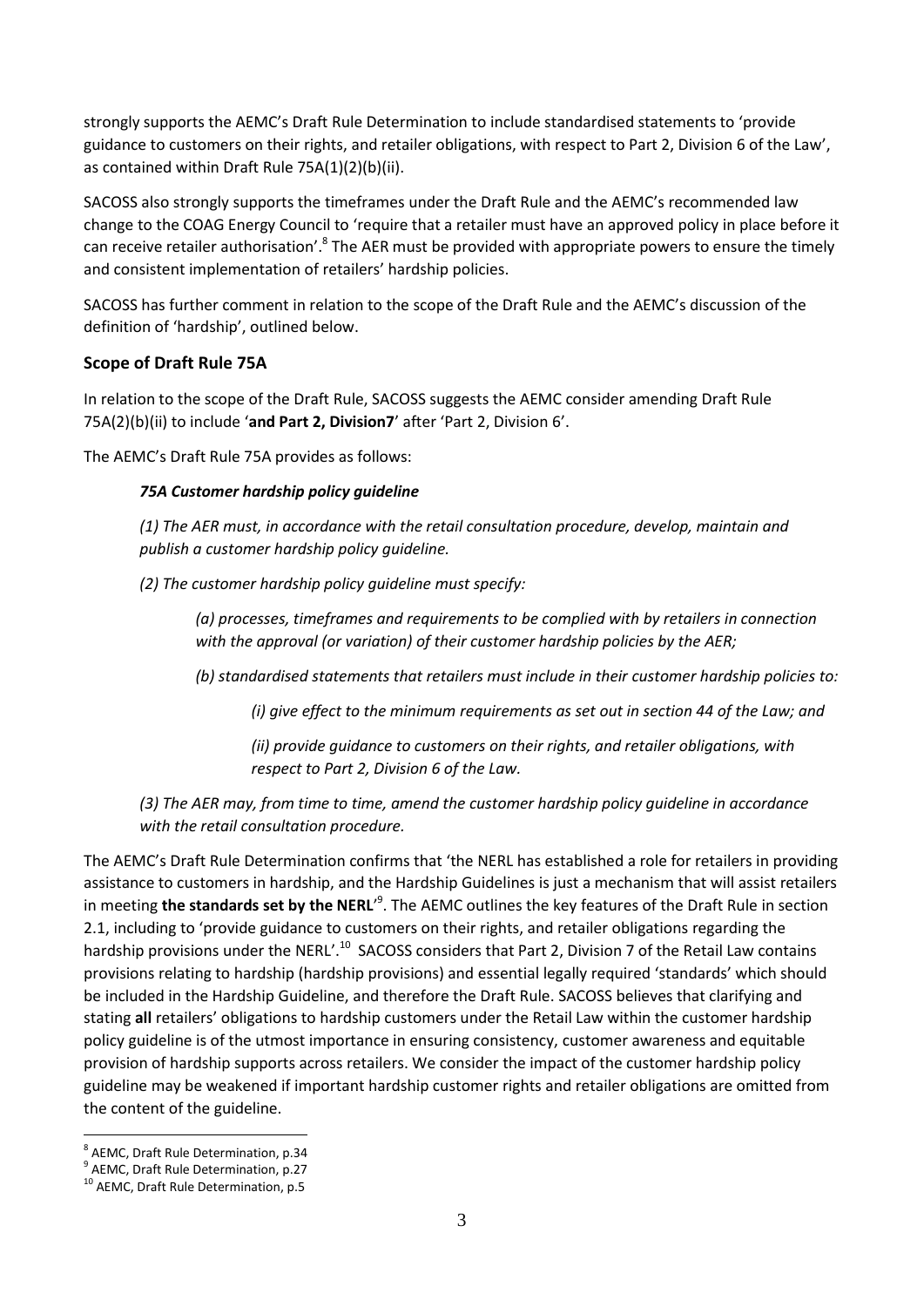SACOSS acknowledges that some of the payment plan and debt recovery obligations contained within Division 7 apply to the broader group of customers experiencing payment difficulties, but we believe the importance of the *hardship customer* obligations placed on retailers under Division 7 supports the inclusion of those relevant obligations within the guideline. SACOSS submits the relevant hardship customer obligations contained within Division 7 complement and reinforce the hardship obligations contained in Division 6 (particularly section 44(c)), and that Divisions 6 and 7 should therefore be read together, and both included in the Draft Rule. SACOSS has briefly outlined the hardship rights and obligations contained in Part 2, Division 7, below.

# *Obligation to offer and apply payment plans to hardship customers (section 50(1)(a))*

Section 50(1)(a) provides that retailers **must offer and apply** payment plans for hardship customers. The minimum requirement under section 44(c) that a retailer's hardship policy must contain 'flexible payment options (including a payment plan and Centrepay) for the payment of energy bills by hardship customers',<sup>11</sup> is tied to the obligation under subsection 50(1)(a) in Part 2, Division 7 of the Law. This subsection is a civil penalty provision under the Law, confirming its importance within the regulatory framework.

# *Obligation to comply with the Rules relating to how payment plans are offered (section 50(2))*

Subsection 50(2) in Division 7 of the Retail Law provides that (our emphasis):

*'a retailer must comply with the applicable requirements of the Rules relating to payment plans, including how they are offered, but need not provide a payment plan in circumstances specified in the Rules'.* 

Rule 72 of the Retail Rules makes provision for how a payment plan must be established for a hardship customer,<sup>12</sup> and what information the retailer must provide to the hardship customer when offering a payment plan. This Rule is a civil penalty provision for the purposes of the Law.

SACOSS acknowledges that the requirements under Rule 72 (as well as other Rules relating to hardship customers) should be included in the Customer Hardship Policy Guideline by virtue of section 44(i) of the Retail Law, but we consider a standardised statement containing guidance on the overarching principle and obligation contained in section 50(2) would be useful for both retailers and customers.

## *Right to protection from debt recovery proceedings (section 51)*

Section 51 of Part 2, Division 7 provides that a retailer is prohibited from commencing proceedings for the recovery of a debt if the customer continues to adhere to the terms of the payment plan, or the retailer has failed to comply with:

- the terms of its hardship policy in relation to that customer, or
- the Retail Law and Retail Rules relating to non-payment of bills, payment plans and assistance to hardship customers or customers facing payment difficulty.

SACOSS considers this very important consumer protection against debt recovery proceedings should be clearly articulated within the customer hardship policy guideline, providing customers with an understanding of their rights in this regard.

A statement could read:

<sup>1</sup>  $11$  Section 44(c) of the Retail Law

<sup>&</sup>lt;sup>12</sup> Including having regard to the customer's capacity to pay, any arrears owing by the customer and the customer's expected energy consumption for the following 12 month period.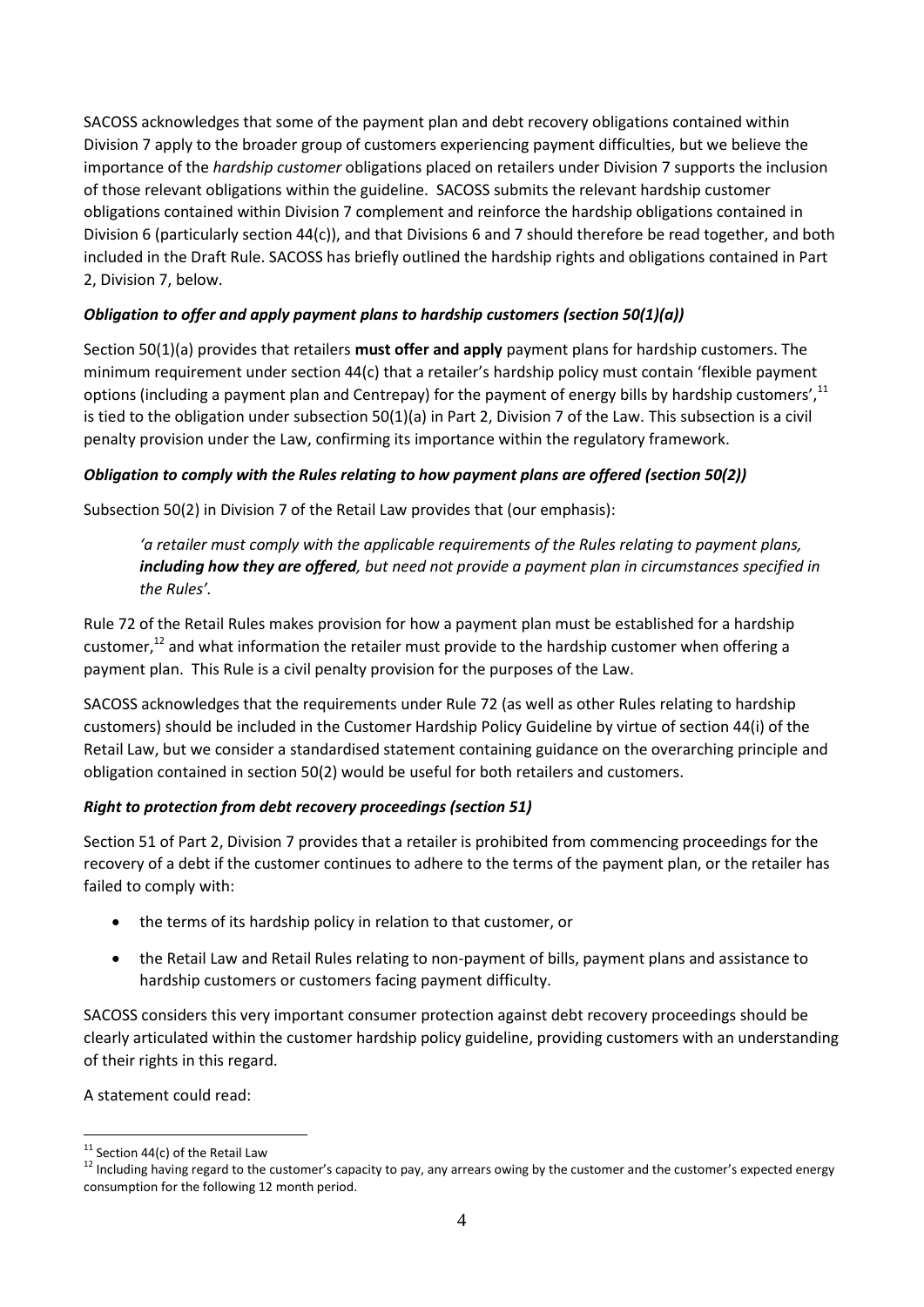*'If you are in debt to us for the sale and supply of energy, we will not commence debt recovery proceedings against you if:*

- *you are meeting your payment obligations in accordance with your payment plan or other agreed payment arrangement*
- *we have failed to comply with any obligations outlined in this hardship policy*
- *we have failed to comply with our obligations under the Law and Rules relating to non-payment of bills, payment plans and assistance to hardship customers.'*

In summary, we believe including standardised statements of retailer's obligations under Division 7 within the guideline is consistent with improving hardship protections, increasing transparency and achieving longterm benefits to consumers $^{13}$  through:

- providing **hardship customers** with:
	- an awareness of their unequivocal legal right to be offered and provided with a payment plan (section 50(1)(a) of the Retail Law)
	- an understanding of the legal obligation on retailers to comply with the Retail Rules relating to *how* retailers must offer and apply payment plans for hardship customers<sup>14</sup> (section 50(2) of the Retail Law)
	- an understanding of the circumstances where the hardship customer *no longer* has the right to be provided with a payment plan (as specified under the Retail Rules)<sup>15</sup>
	- an awareness of their right to be protected from debt recovery action where they are complying with a payment plan (section 51 of the Retail Law)
	- an awareness of their right to be protected from debt recovery action where the retailer has failed to comply with the requirements of its customer hardship policy or the Retail Law and Rules relating to non-payment of bills, payment plans and assistance to hardship customers (section 51 of the Retail Law)
- providing **retailers** with:
	- guidance on their mandatory obligation under the Law to offer and apply payment plans to hardship customers
	- clarity around their legal obligations to establish payment plans for hardship customers in accordance with the Rules, including the requirements under Rule 72 of the Retail Rules
	- clarity around the circumstances where retailers need provide a payment plan as specified in the Retail Rules
	- clarity around the circumstances where retailers can, and cannot, commence debt recovery proceedings against hardship customers
- supporting the AER in monitoring and enforcing breaches of retailers' obligations under section 50(1).

SACOSS is therefore recommending the AEMC consider amending the Draft Rule to include '**and Part 2, Division7**' after 'Part 2, Division 6' in Draft Rule 75A(2)(b)(ii).

# **Scope of Draft Rule 75B**

Draft Rule 75B provides as follows.

<u>.</u>

<sup>&</sup>lt;sup>13</sup> AEMC, Draft Rule Determination, p. 6

<sup>&</sup>lt;sup>14</sup> See Rule 72 of the Retail Rules

 $15$  See Rule 33(2) and also relevantly Rule 111(2) of the Retail Rule which deals with disconnection of hardship customers who have failed to agree or comply with two payment plans in the previous 12 months.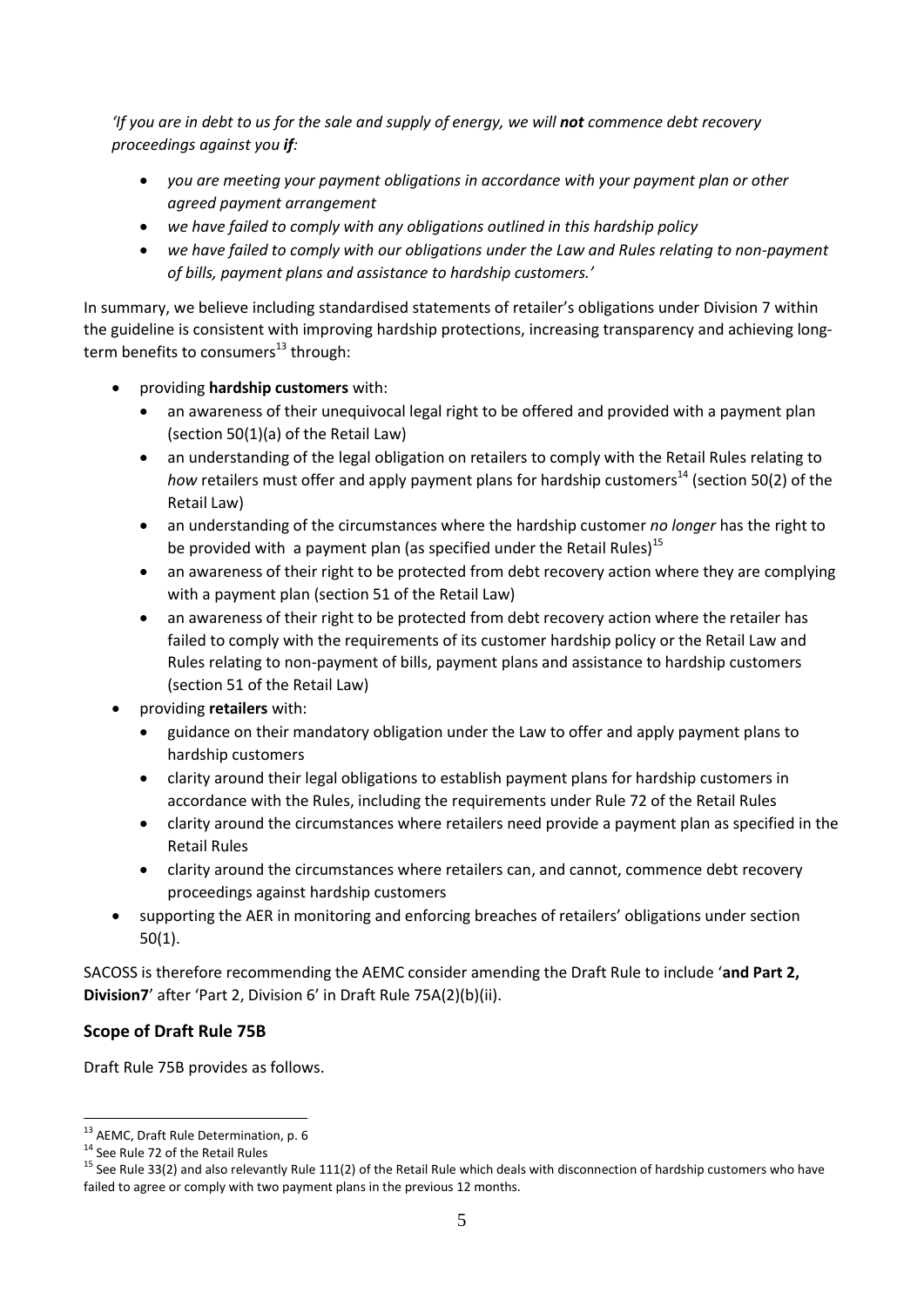#### *75B Customer hardship policies*

*(1) A retailer's customer hardship policy (or variation) submitted to the AER must:* 

*(a) comply with the customer hardship policy guideline; and* 

*(b) contain clear and specific statements of the actions the retailer will take to meet the minimum requirements for a customer hardship policy in section 44 of the Law.* 

### *Note 1:*

*Section 44 of the Law sets out the minimum requirements for a customer hardship policy.* 

### *Note 2:*

*See section 44(i) of the Law.* 

### *[This provision is recommended to be a civil penalty provision].*

SACOSS strongly supports the requirement in Draft Rule 75B(1)(b) that a retailer's customer hardship policy must contain 'clear and specific statements of the actions the retailer will take to meet the minimum requirements for a customer hardship policy under in section 44 of the Law'. SACOSS understands the purpose of Draft Rule 75B(1)(b) is to complement the 'standardised statements' contained in the hardship guideline (and therefore contained in the hardship policy), by requiring individual retailers to detail the actions they will take to meet the obligations contained in those statements. Retailers will have the flexibility to implement individual processes and programs to meet their hardship obligations, and clear action statements detailing those processes will provide certainty for customers about what supports they can expect to receive.

SACOSS also acknowledges 'Note 2' to Draft Rule 75B which highlights section 44(i) of the Retail Law. Section 44(i) provides for the inclusion of 'any other matter required by the Rules' into the minimum requirements. SACOSS considers that 'giving effect' to this minimum requirement will require including 'standardised statements' of *all* retailers' obligations to hardship customers under the Rules, into the customer hardship policy guideline (including the obligations under Part  $2^{16}$ , Part 3 and Part  $6^{17}$  of the Retail Rules). Consequently, the 'clear and specific statements' of the actions the retailer will take to meet the minimum requirements, will include 'clear and specific statements' of actions it will take to meet its hardship obligations under the Rules. For example, Rule 72 provides for the establishment of payment plans for hardship customers, and SACOSS would expect retailers to include clear statements of actions it will take to meet the obligations contained in Rule 72.

SACOSS notes that Draft Rule 75B(1)(b) only refers to 'clear and specific statements of the actions' the retailer will take to meet the minimum requirements for a customer hardship policy under section 44, and not 'clear and specific statements of the actions' the retailer will take to meet their obligations under Part 2, Division 6 of the Law, noting that the 'standardised statements' will give effect to the minimum requirements in section 44 *as well as* provide guidance to customers on their rights, and retailer obligations, under Part 2 Division 6 of the Law.

## **Identification of hardship customers**

1

SACOSS acknowledges the AEMC's statement that:

 $^{16}$  Specifically Rule 33 and Rule 40, both of which are civil penalty provisions.

<sup>&</sup>lt;sup>17</sup> Specifically Rule 111(2) which deals with de-energisation of premises for hardship customers.